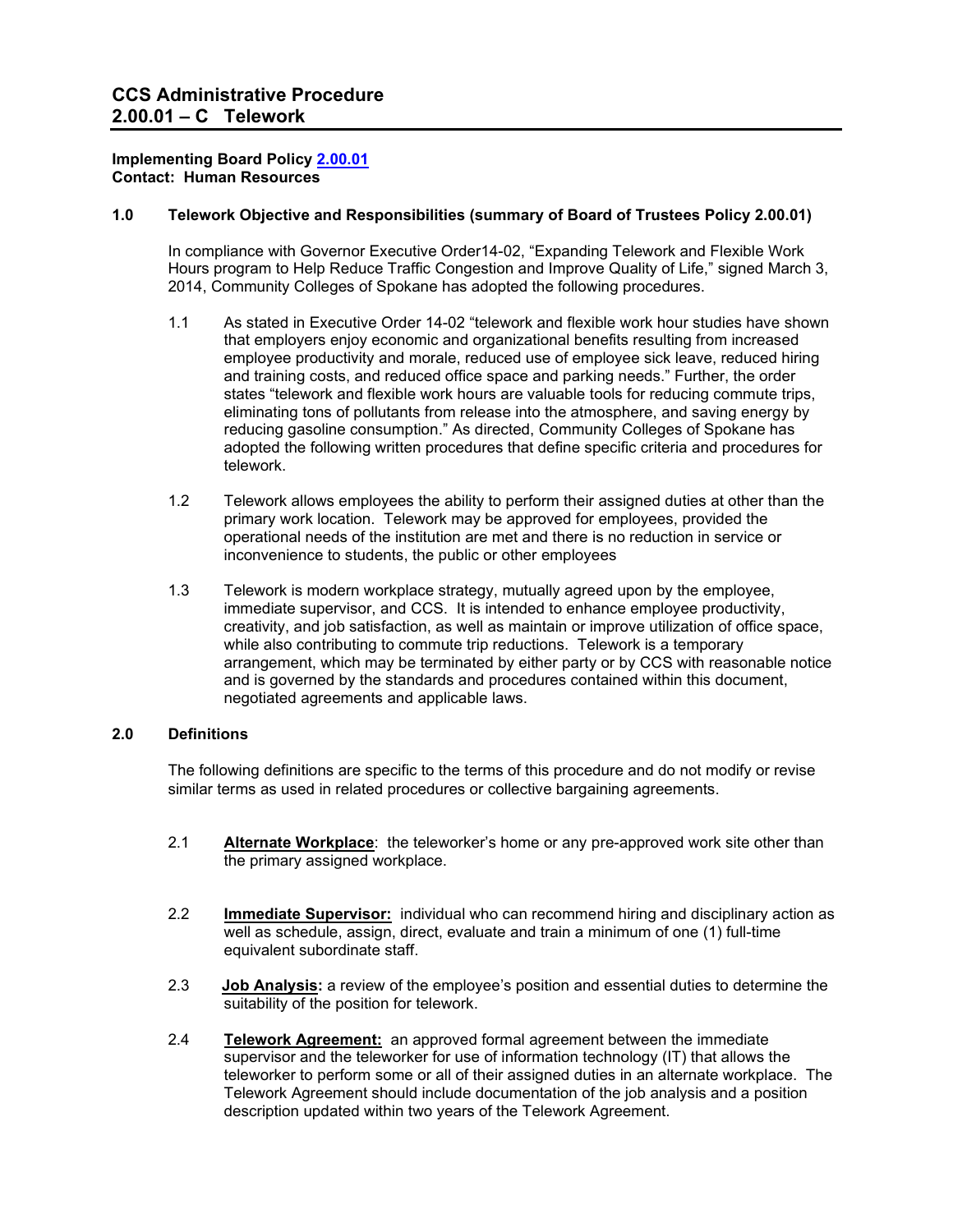- 2.5 **Telework:** a modern workplace strategy which involves the use of information technology and allows a teleworker to perform some or all of their assigned duties at an alternate workplace
- 2.6 **Teleworker:** the CCS employee performing some or all of their assigned duties an alternate workplace.

# **3.0 Eligibility**

- 3.1 To be approved for telework, a plan must be developed that meets the following conditions:<br>3.1.1 Apr
	- Approval of the telework arrangement shall have no negative impact on any of the following:
		- 3.1.1.1 The teleworker's or another employee's performance
		- 3.1.1.2 student and/or customer service
		- 3.1.1.3 inter-departmental communications
		- 3.1.1.4 the efficiency or effectiveness of work coordination between interdependent work units
	- 3.1.2 Approval of both the teleworker and the immediate supervisor, indicating agreement on the telework conditions and restrictions.
	- 3.1.3 Authorization by the appropriate authority approving the specific telework agreement between the teleworker and their immediate supervisor.
- 3.2 To apply for a telework arrangement, an employee and their immediate supervisor must complete the following, without exception, and review the CCS Employee Acceptable Use Guidelines for CCS Technology:
	- 3.2.1 Employee telework Agreement
	- 3.2.2 Supervisor telework Assessment
	- 3.2.3 Authorization for Temporary Checkout of Equipment Form (if applicable)
- 3.3 Teleworking shall not be used as a substitute for dependent care. Teleworkers shall make necessary arrangements for their dependents during the agreed upon work hours to ensure the successful completion of the teleworker's assigned work duties.
- 3.4 Telework as a Reasonable Accommodation: Please refer to CCS Administrative Procedure 2.30.01-B Reasonable Accommodation and Return to Work for accommodation process.

#### **4.0 Telework Agreement**

- 4.1 The teleworker and their immediate supervisor must complete a formal Telework Agreement and gain approval by the appropriate authority before any telework arrangement can begin. The agreement shall address the following:
	- 4.1.1 the teleworker's expected work schedule<br>4.1.2 the physical location of the alternate work
	- the physical location of the alternate workplace and any applicable guidelines for alternate workplace
	- 4.1.3 conditions of employment while teleworking<br>4.1.4 a brief description of how the duties of the po
	- a brief description of how the duties of the position will be carried out and where each duty will take place (i.e., at an alternate workplace, on-site)
	- 4.1.5 communication procedures to be used<br>4.1.6 what equipment and/or supplies (include
	- what equipment and/or supplies (including computer hardware/software configurations) will be used and who will provide them, as well as rules regarding CCS's equipment and supplies
	- 4.1.7 any applicable data security procedures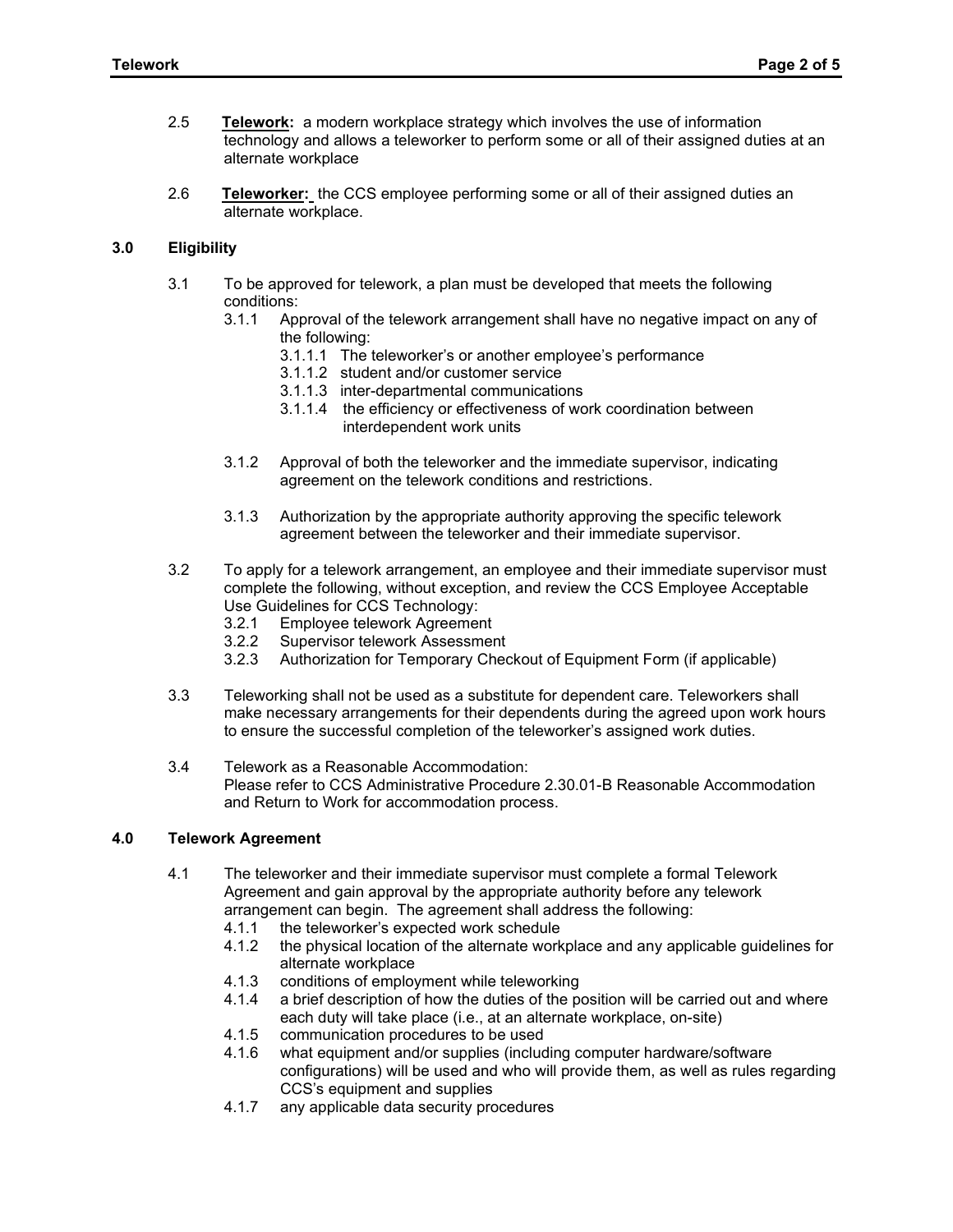- 4.1.8 anticipated duration of the teleworking arrangement and schedule for arrangement review
- 4.2 Telework Agreements shall not exceed one year in duration without review for renewal and must provide specific time intervals for meetings and communication with the employee's supervisor, co-workers, students and other constituents as appropriate.
- 4.3 Circumstances warranting telework arrangements may include, but are not limited to:
	- 4.3.1 Trial telework periods an arrangement of short, limited duration to evaluate the success of teleworking as an option for a position
	- 4.3.2 Occasional, emergent telework a Telework Agreement put in place to allow an employee to work remotely on a temporary, occasional basis
	- 4.3.3 Telework as a Reasonable Accommodation please see section 3.4
	- 4.3.4 Telework as a strategy to reduce commute trips and eliminate pollutants
	- 4.3.5 Telework as an option where flexible work schedules could benefit both the department and the individual.
- 4.4 As each telework arrangement will be unique, a Telework Agreement may contain specific rules and conditions under each of these aspects that the teleworker, supervisor, and CCS have identified as important to ensure that the arrangement is successful.
- 4.5 The final Telework Agreements will be kept on file with the teleworker's supervisor, and on file in the Human Resources Office.

# **5.0 Conditions of Employment While Teleworking**

- 5.1 The duties, obligations, and job responsibilities assigned to the employee will remain consistent while teleworking unless an alternate assignment is agreed upon by the supervisor and the teleworker for the duration of the telework arrangement
	- 5.1.1 CCS's business and operational needs take precedence over teleworking and may justify termination of the agreement.
	- 5.1.2 When necessary, the teleworker may be informed of a meeting or an event that requires the teleworker's presence at the job site. The teleworker is expected to put reasonable effort into attending required onsite events. The teleworker's supervisor is recommended to give the teleworker reasonable notice prior to this appearance.
	- 5.1.3 In the event circumstances prohibit the teleworker from performing their assigned duties while teleworking, the teleworker shall immediately notify their supervisor for further work direction.
	- 5.1.4 Teleworkers will be expected to check their email and voicemail and remain accessible during approved telework hours identified in the Teleworking Agreement.
	- 5.1.5 Teleworkers who for any reason cannot be reached or will not be able to be reached by their immediate supervisor must inform their supervisor prior to being unavailable at their alternate workplace. Failure of a teleworker to notify their supervisor in advance may result in termination of the agreement.
- 5.2 During a telework arrangement the teleworker's salary, benefits and other employer insurance coverage shall remain in effect.
- 5.3 Existing Department of Personnel Rules or collective bargaining agreements governing leave, hours of duty and scheduled workweek; Fair Labor Standards Act (FLSA) rules governing overtime; and CCS policies and procedures will continue to apply to CCS teleworkers.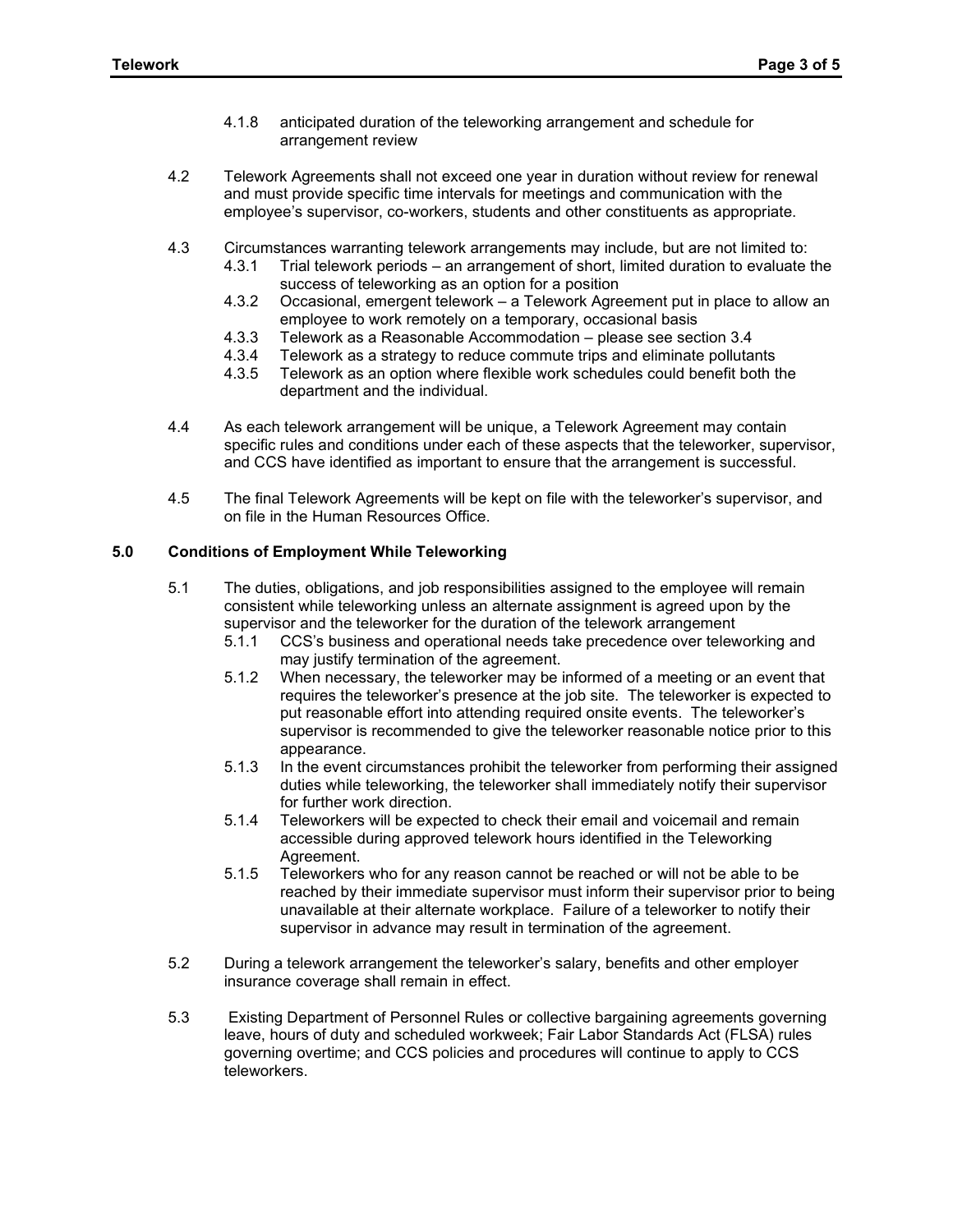- 5.4 Teleworkers remain obligated to comply with all agency rules, policies, practices and instructions. Failure to do so may result in the termination of the telework arrangement and/or disciplinary action, up to and including termination of employment.
- 5.5 Performance evaluation requirements for teleworkers shall not differ from nonteleworkers.
- 5.6 Vacation, sick and other leave while teleworking will continue to require appropriate signatures and prior approval by the teleworker's supervisor.
- 5.7 All sick leave will be reported by the teleworker to their supervisor as per Department of Personnel rules, applicable collective bargaining agreements, and/or District procedures.

#### **6.0 Conditions for Alternate Workplace**

- 6.1 CCS is responsible for providing standards to ensure a safe and healthy work environment for the teleworker at an alternate workplace. The teleworker will agree to follow these standards and safe working procedures.
- 6.2 CCS retains the right to make on-site inspections to ensure safe working conditions exist at the alternate worksite.
- 6.3 When the teleworker's alternate workplace is in the home, the teleworker shall be responsible for maintaining a designated workspace in a safe, healthy, professional, and secure manner. Failure to do so may be cause for termination of the telework arrangement.
- 6.4 It is the teleworker's responsibility to immediately report to their supervisor any industrial accident(s) occurring as a result of performing job-related responsibilities.
	- 6.4.1 Since the teleworker's alternate workplace will be considered an extension of CCS's workplace, the State's liability for job-related injuries to the teleworker will apply. Worker's compensation will not apply to non-job-related injuries that might occur in the alternate workplace.
	- 6.4.2 CCS assumes no liability for injury at the remote worksite to any other person who would be in the work area if the duties were being performed at the regular place of employment. IF the teleworker is injured, they must notify their supervisor immediately and complete all requested documents regarding any injury.

## **7.0 Equipment and Supplies**

- 7.1 Whenever possible, teleworkers are encouraged to use CCS issued equipment when teleworking. Regardless of whether the teleworker uses CCS issued equipment or personal equipment, the teleworker is responsible for adhering to CCS policies and procedures, including but not limited to:<br>7.1.1 2.10.06-A General Ethics for Ei
	- 7.1.1 [2.10.06-A General Ethics for Employees and Officers](https://shared.spokane.edu/ccsglobal/media/Global/PDFs/District/Policies/CH2/2.10.06_GeneralEthicsForEmployeesOfficers/2-10-06A_GeneralEthicsForEmployeesOfficers.pdf)<br>7.1.2 8.10.01-A Acceptable Use of Information Technology
	- [8.10.01-A Acceptable Use of Information Technology Resources](https://ccs.spokane.edu/getattachment/About-Us/Leadership/Board-of-Trustees/Policies-Procedures/Chapter8/8-10-01A_AcceptableUse-was-7-30-05A.pdf?lang=en-US)
	- 7.1.3 [8.10.01-C IT Support for Privately-Owned Equipment](https://ccs.spokane.edu/getattachment/About-Us/Leadership/Board-of-Trustees/Policies-Procedures/Chapter8/8-10-01C_IT-Support-for-Privately-Owned-Equipment-was-7-30-05C.pdf?lang=en-US)
- 7.2 Teleworkers using CCS-provided computer software shall adhere to the manufacturer's licensing agreements, including the prohibition against unauthorized duplication. The teleworker will not load non-business software on CCS-provided computers and will follow the CCS Employee Acceptable Use Guidelines for CCS Technology Resources at all times. CCS software that has an "on site license contract", cannot be installed on an employee-owned computer.